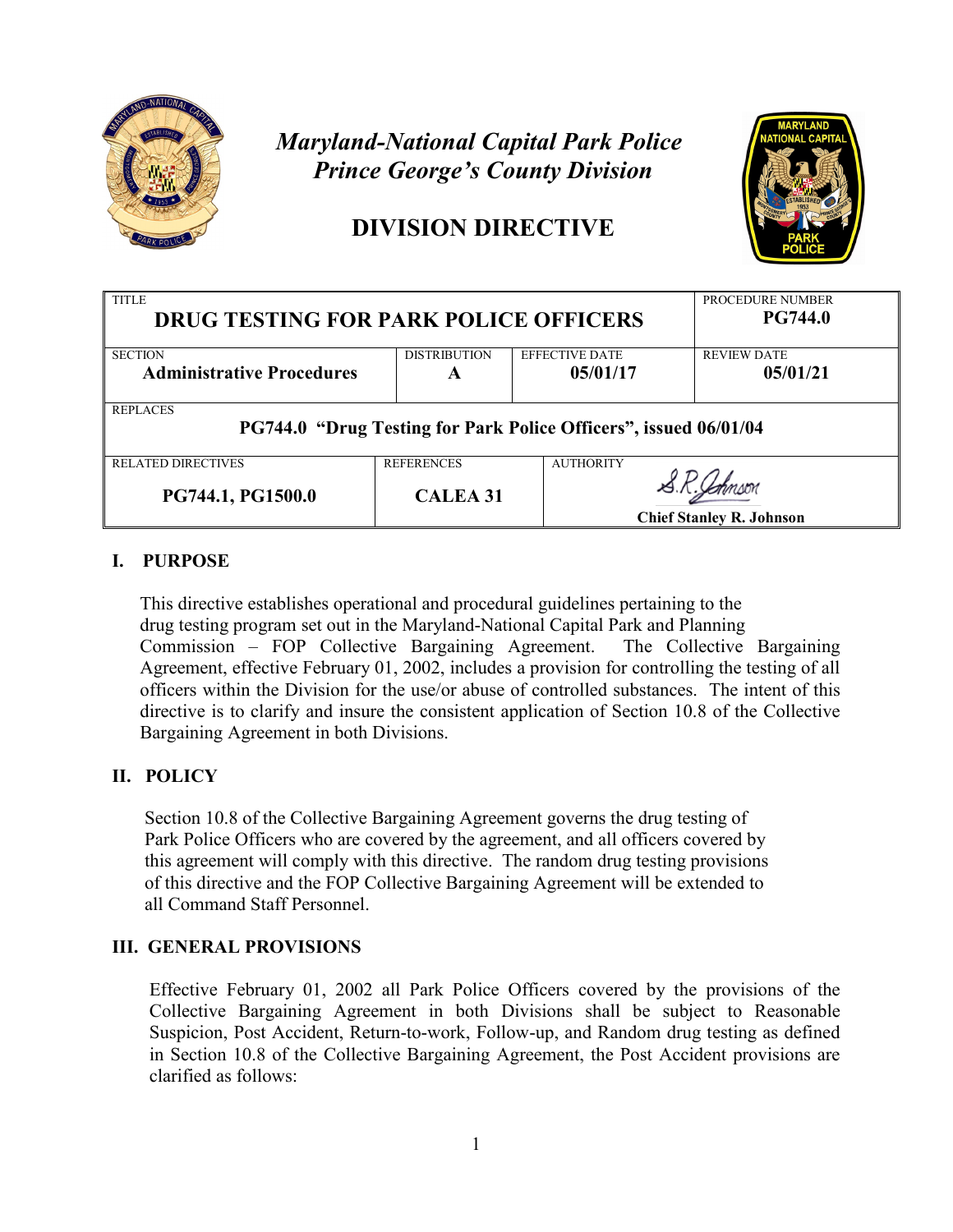Section 10.8(B) requires the testing of any officer who has been involved "in any accident or incident which resulted in damage to Commission property, damage to the property of third persons, or personal injury". This requirement is qualified by language clarifying that testing is not required when "there is no dispute that the officer was not at fault and management concludes that the damage to all vehicles involved in the accident will not come to more than Two Thousand Dollars (\$2,000)". When future application of Section 10.8(B) involves either an accident that does not involve vehicles, or an incident resulting in property damage, management will apply the same qualification. Specifically, managers will not be required to send the officer for testing when there is no dispute that the officer was not at fault and management concludes that the damage will not come to more than Two Thousand Dollars (\$2,000). The fact that the manager is not required to test in every post-accident case does not mean that the manager is prevented from testing the officer when reasonable suspicion exists.

#### **IV. PROCEDURES**

- A. General Procedures for Drug Testing
	- 1. The collection sites and testing laboratory will adhere to a strict chain of custody procedure for all urine samples obtained for analysis. The laboratory will provide proper documentation of this chain of custody and will return a copy of such documentation, with all test results, to the Park Police Divisions. The Department of Human Resources and Management (DHRM), Safety Office will monitor the laboratory's chain of custody procedures to ensure the integrity of the samples being tested. All screening procedures will be certified pursuant to Section 17-214 of the Health-General Article of the Maryland Code.

 In testing involving reasonable suspicion, the officer's supervisor or designee will accompany the officer to the testing site. If necessary, a supervisor or designee should also accompany officers involved in post accident testing.

- 2. The collection sites and testing laboratory will provide security for each urine sample obtained to prevent its loss and/or contamination. The laboratory shall also ensure that each urine sample can be identified only with the person from whom it was obtained.
- 3. Urine collections will be conducted in a manner and place that allows for privacy for the donor unless there is reason to believe that the individual may alter or substitute the specimen to be provided.
	- a. Whenever reasonable, the collection site will provide a testing administrator of the same sex to assist in the giving of the urine sample. All officers will be allowed to provide the sample in a rest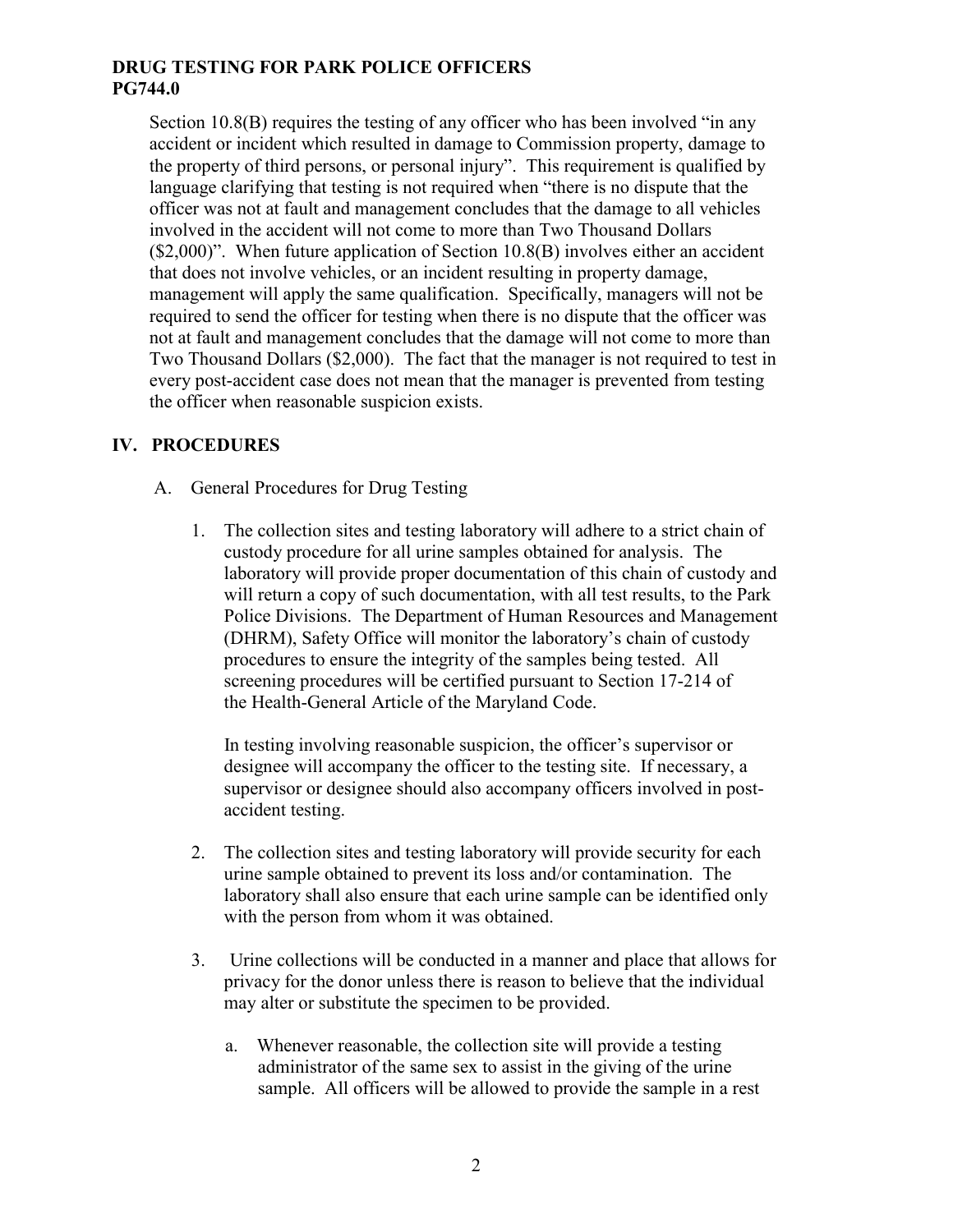room stall or other partitioned area. Prior to the officer's admission into the rest room stall or partitioned area, the testing administrator will search the area for any objects, articles, or materials that may corrupt the specimen. Thereafter, the administrator will admit the officer to the rest room stall or partitioned area for the purpose of providing the sample.

- b. Testing administrators are not allowed to observe directly the flow of the urine from the officer's body into the collection container unless the administrator has reason to believe the officer might attempt to substitute or otherwise adulterate the sample.
- c. Collection site personnel will immediately notify the Park Police supervisor (sergeant or above) and DHRM Safety Office of any attempt at or indications of subterfuge intended to delay, avoid, or adulterate the giving of a urine sample.
- d. Collection site staff shall provide the officer with a urine specimen collection container. Before using the container, collection site staff and the officer will be certain the sterile seal has not been broken. Specimen containers that appear to have been tampered with or that are contained in open packaging shall not be used.
- e. Clinical procedures for collection of urine samples require the officer giving the sample to begin voiding and introduce the collection container into the flow. The officer will continue voiding until at least thirty (30) to fifty (50) milliliters of urine have been collected.

Once the sample is collected, the officer will:

- 1) Ensure the container is properly secured to avoid leakage and/or spillage.
- 2) Seal the container with evidence tape, using one continuous strip up one side, across the top, and down the other side.
- 3) Place his/her initials and the date and time on the evidence tape with a ballpoint pen.
- 4) Give the container to the collection site staff who will also place his/her initials and the date and time on the evidence tape with a ballpoint pen.
- 5) The officer and the witness will then complete the "Chain of Specimen Possession Form" (attached hereto), and the collection site staff will take possession of the sample.
- f. Once the collection site staff has possession of the urine sample, he/ she shall deliver the sample to a properly refrigerated storage facility (if testing is not to be done immediately), or to an authorized laboratory technician who will perform immediate testing of the sample.
- g. The "Chain of Specimen Possession Form" will be completed each time the sample is transferred from one person to another and when placed in a storage facility.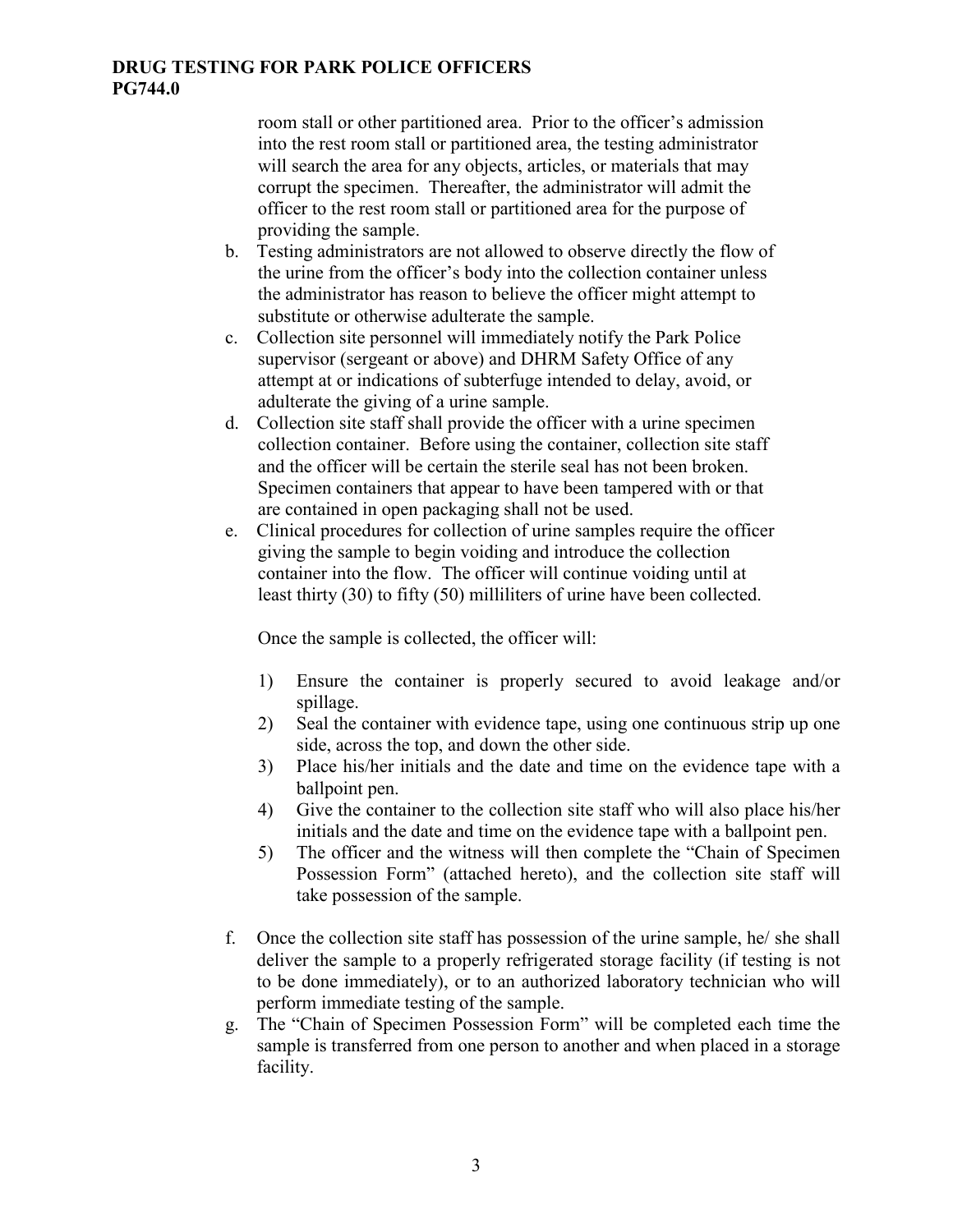- h. Officers who claim that a sample cannot be given ("bashful bladder") will be required to remain at the laboratory for two (2) hours anticipating that natural requirements will overcome the inhibition. If the condition persists and the officer insists that voidance is only possible without observation, officer will be permitted to deposit the sample under the following circumstances:
	- 1) The officer will be permitted to enter a private area to deposit the sample. This area will not have the availability of water or any other substance that may be introduced into the substitute for the sample;
	- 2) The sample will be sealed in accordance with the procedure outlined in Section III.A.3e above.
- i. The collection site staff administering the test will initiate the proper chain of custody documentation, and will be made available to the Park Police Divisions and the affected officer for testimony in any court proceeding involving questions of chain of custody of said sample.
- 4. Any attempt to delay or avoid the giving of a urine sample will result in the immediate notification to the DHRM Safety Office and the officer's Park Police Division (Supervisor). If at any time during the drug screening process there are reasonable grounds to believe that a sample has been tampered with, processing will cease and written notification will be made to the Park Police Division Chief. The sample and related packaging will be secured and treated as evidence.
- 5. Testing arrangements will be coordinated by the DHRM Safety Office and Park Police.
- 6. The certified Medical review Officer, under the contract with the Commission will review and interpret test results to the DHRM Safety Office.
- 7. Preliminary and confirmation analysis will be conducted by qualified laboratory personnel according to strict procedures currently used and accepted by the drug screening industry, the scientific and legal communities, and the testing equipment manufacturer(s). All results will be accurately documented to include quantitative readings, as well as any irregularities. Each sample will be screened for the drugs listed on Attachment "B".
- 8. Preliminary analysis of all samples will be completed as soon as possible, and in no event later than 24 hours after receipt of the sample.
- 9. Negative Test Results: If the preliminary or confirmatory test results are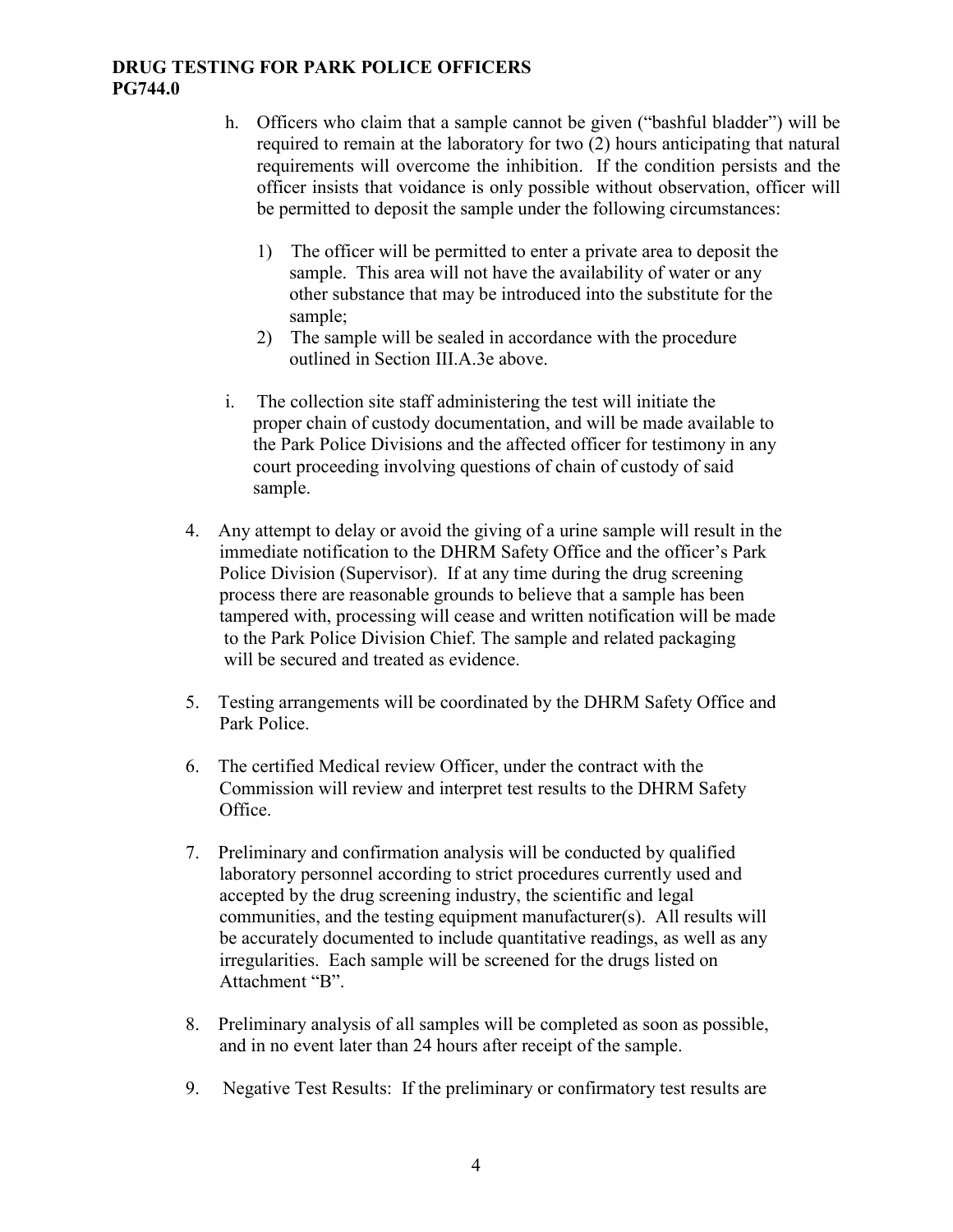negative, the results will be communicated, in writing, to the Park Police Division Chief of the officer's Park Police Division within two days of the receipt of the results by the DHRM Safety Office. The report will not indicate whether the test was preliminary or confirmatory. Positive Test Results: If the preliminary test results are positive, the laboratory will immediately perform a confirmation test. No report of a positive result will be sent to the Park Police Division until the confirmation test has been completed and analyzed. Confirmation test results will be communicated, in writing, to the Park Police Division Chief within two working days of the confirmation analysis by the

10. Disposition of urine samples will be as follows:

DHRM Safety Office.

- a. Samples producing a negative drug screen result will be destroyed by the screening laboratory not less than sixty (60) days following final analysis.
- b. Samples producing a positive drug screen test will be secured and retained by the screening laboratory for at least one (1) year under laboratory conditions following final analysis.
- 11. The DHRM Safety Office in cooperation with the testing facility under contract with the Commission shall develop methods of quality control to ensure program integrity.
	- a. At least twice each year, an unidentified, professionally prepared, "spiked" urine sample will be submitted to the testing laboratory to ensure proper testing of urine samples. The results of the test will be sent to the Park Police Division Chief.
	- b. Should the testing laboratory fail to accurately analyze the "spiked" urine sample, the Commission will immediately investigate the cause(s) for the failure and take such action(s) necessary to ensure the integrity of the drug screening program.
- B. Personnel Procedures for Drug Testing
	- 1. Prior to obtaining a specimen, the collection staff will positively identify the donor.
	- 2. Officers being tested will have an opportunity to report passive inhalation or incidental contact with illegal drugs prior to the testing through use of the "Drug Screening Notice Form" and "Questionnaire" (Attachment "A"). The shift supervisor will ensure that the officer is provided a copy of this form prior to testing. Once completed the laboratory will keep the form until the test results are completed and then returned by the laboratory to the DHRM Safety Office.
	- 3. All urine samples will be supplied by the officer within a maximum of two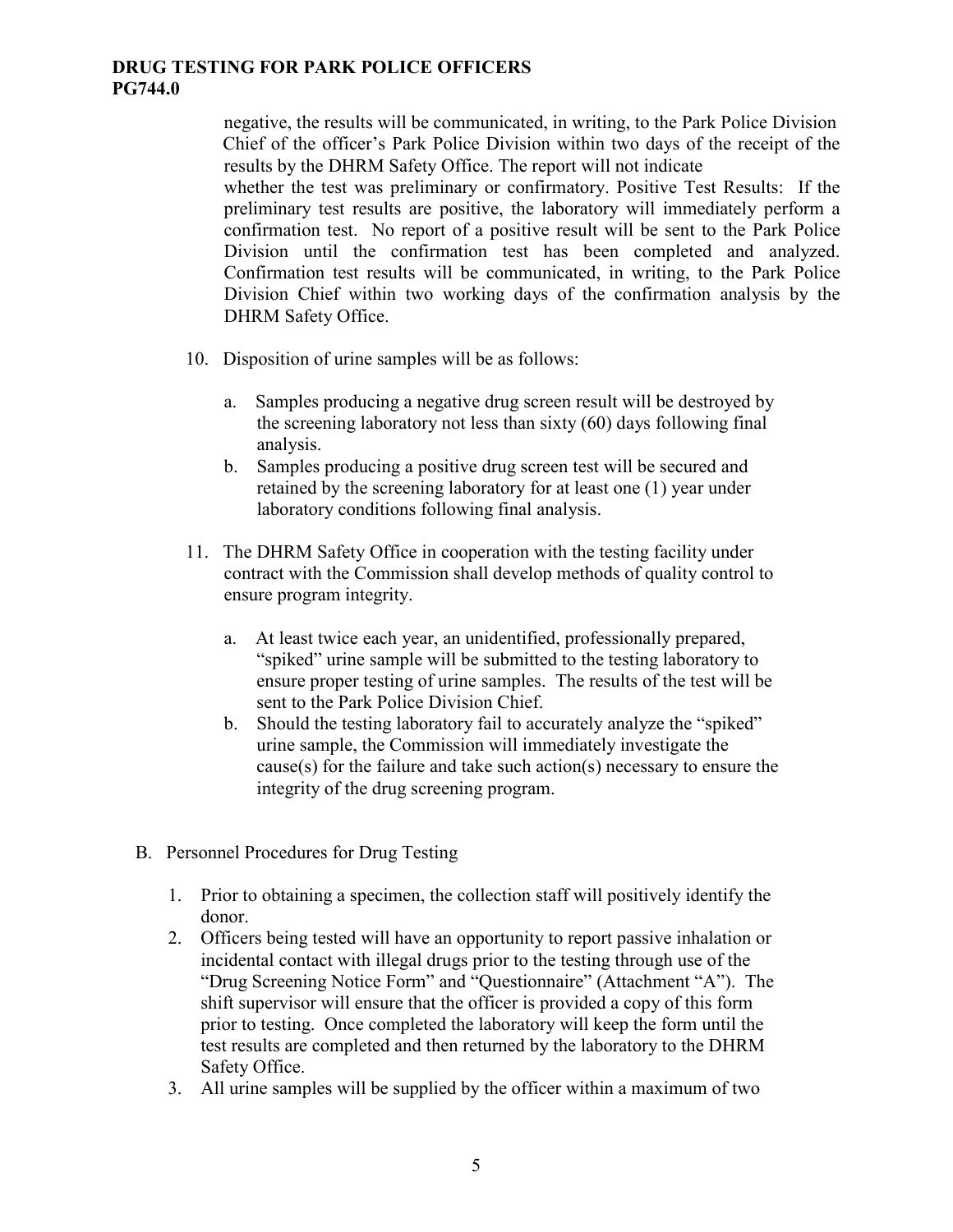(2) hours from the time of the request. In the case of a bashful bladder, the same procedure will be followed as stated in Section IV.A.3i above.

- 4. If the results of the confirmation test are positive, the Park Police Division Chief shall provide the following information and documentation to the officer in writing:
	- a. A copy of the laboratory's test indicating the test results;
	- b. A copy of this directive;
	- c. Notice that the Division will investigate the matter and, if appropriate, charge the officer under the Law Enforcement Officers' Bill of Rights;
	- d. Notice that the officer may request independent testing of the same urine sample for verification of the test results by a laboratory that is certified by the State of Maryland and by the U.S. Department of Health and/or Human Services for job related testing for controlled substances/alcohol. The officer requesting the independent testing shall pay the cost of the test.
- 5. This information will be provided to the officer, either in person or by means of certified mail, within thirty (30) days of the date the test was performed. Within thirty (30) days following such notification the officer may request that an independent test be conducted on the same urine sample provided the following conditions are satisfied:
	- a. The independent test will be at the officer's expense;
	- b. The independent test must be conducted by a certified laboratory; and
	- c. The specimen will be transferred directly from laboratory to laboratory under the chain-of-custody procedures and with proper precautions to preserve the integrity of the sample.
- 6. Any and all disciplinary actions arising from positive test results or failure to comply with this directive, or the provisions of the Collective Bargaining Agreement, will be handled in accordance with Division Directive PG1500.0 "Law Enforcement Officers' Bill of Rights/Internal Affairs Procedures", which may result in action up to and including termination.

Officers who test positive for drugs, refuse to participate in required testing, or do not comply fully with the testing process, are required to:

• Report to the Commission's Employment Assistance Program (EAP) for evaluation by substance abuse professional. Officers must report to the EAP no later than 10 workdays after notification of such requirement. The officer will be required to work with and follow all recommendations made by the substance abuse professional for necessary treatment. Treatment must be completed no later than 120 days from the date of enrollment in a recommended program.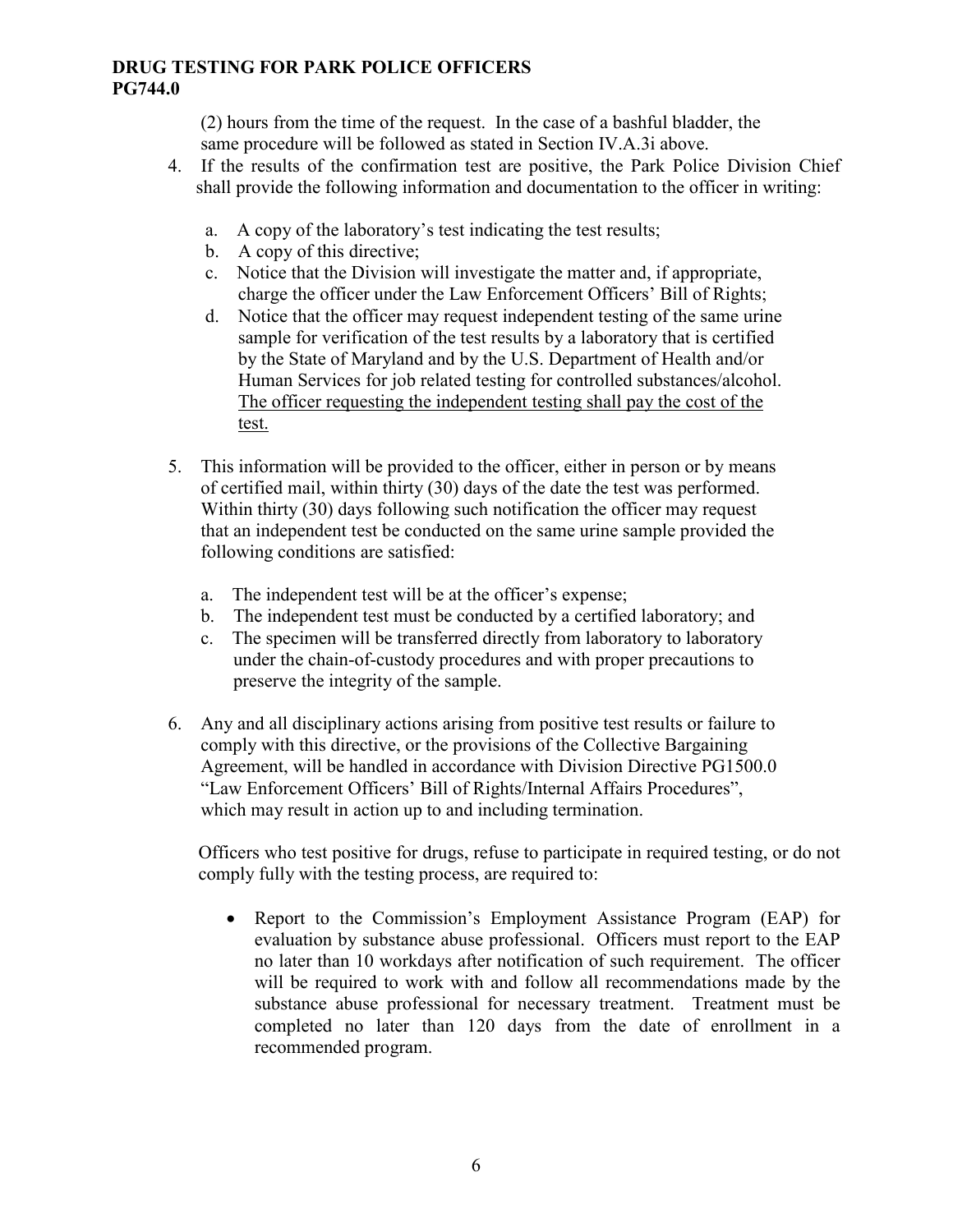- After completion of EAP recommended treatment program, participate in an unannounced "Return to Duty" test for controlled drugs. Failure to comply with EAP recommendations will result in immediate "Return to Duty" testing.
- "Return to Duty" testing will be handled in accordance with Article 10.8(C) of the Collective Bargaining Agreement, "Return to Work". Officers must receive a negative test result before being permitted to return to full duty status.
- Once an officer is permitted to resume full duties following evaluation by the EAP's substance abuse professional, the officer must participate in no less than six unannounced test for a period of not less than 12 months and no greater than 60 months. Follow-up testing will be handled in accordance with Article 10.8(D) of the Collective Bargaining Agreement.

## **End of Document**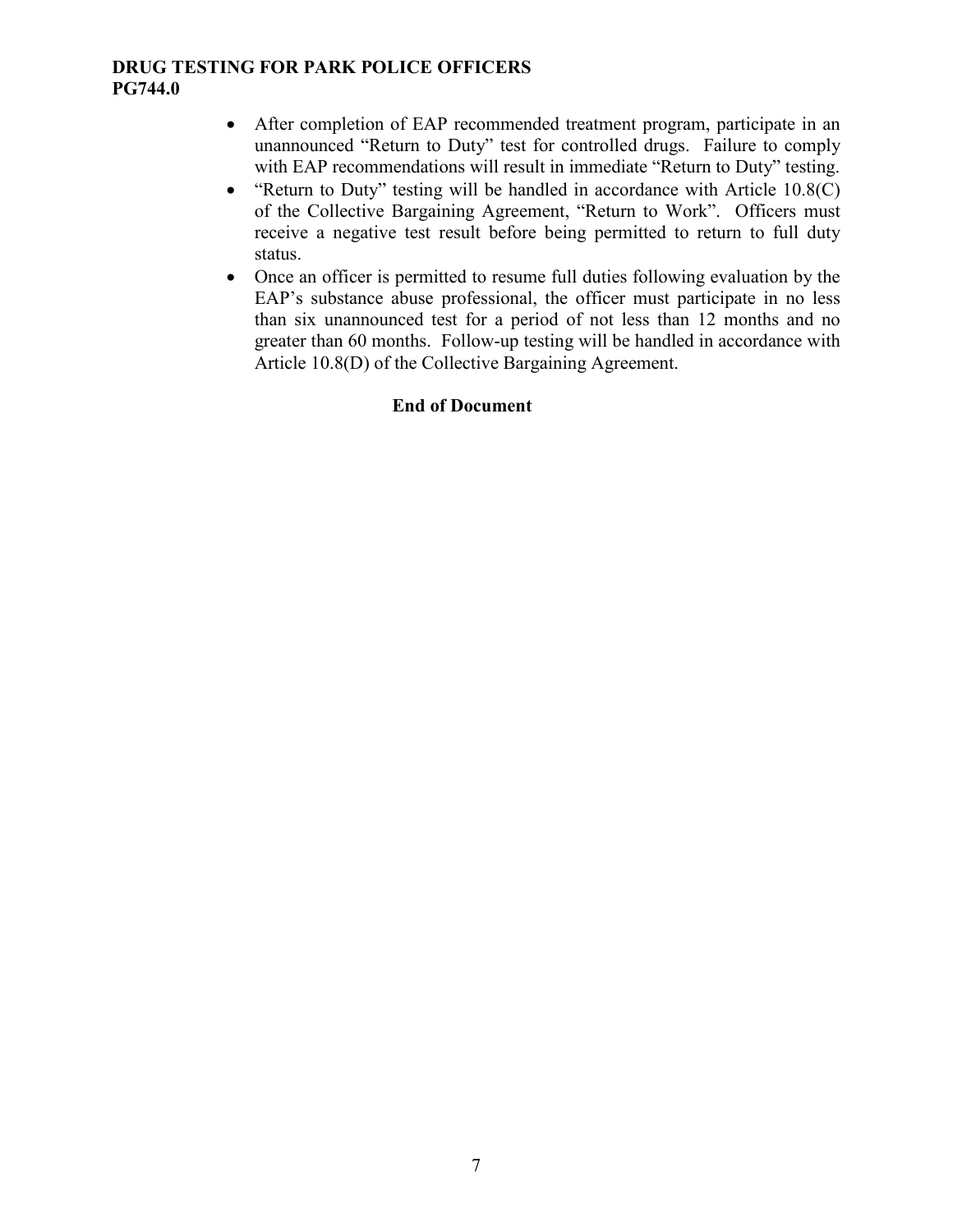## **MARYLAND-NATIONAL CAPITAL PARK POLICE**

## **NOTICE OF DRUG TESTING AS A CONDITION OF ASSIGNMENT**

I hereby apply for the following Park Police unit or assignment:

I understand that random drug testing is a condition of serving in this unit or assignment. By signing this form, I hereby acknowledge that I have been advised that random drug testing is a condition of this assignment and that I volunteer for the assignment with that understanding. I further understand that the Division Directive entitled "Drug Testing for Park Police Officers" will govern the testing.

Print Name Date

 $\overline{\phantom{a}}$ Signature

 $\overline{\phantom{a}}$ Witness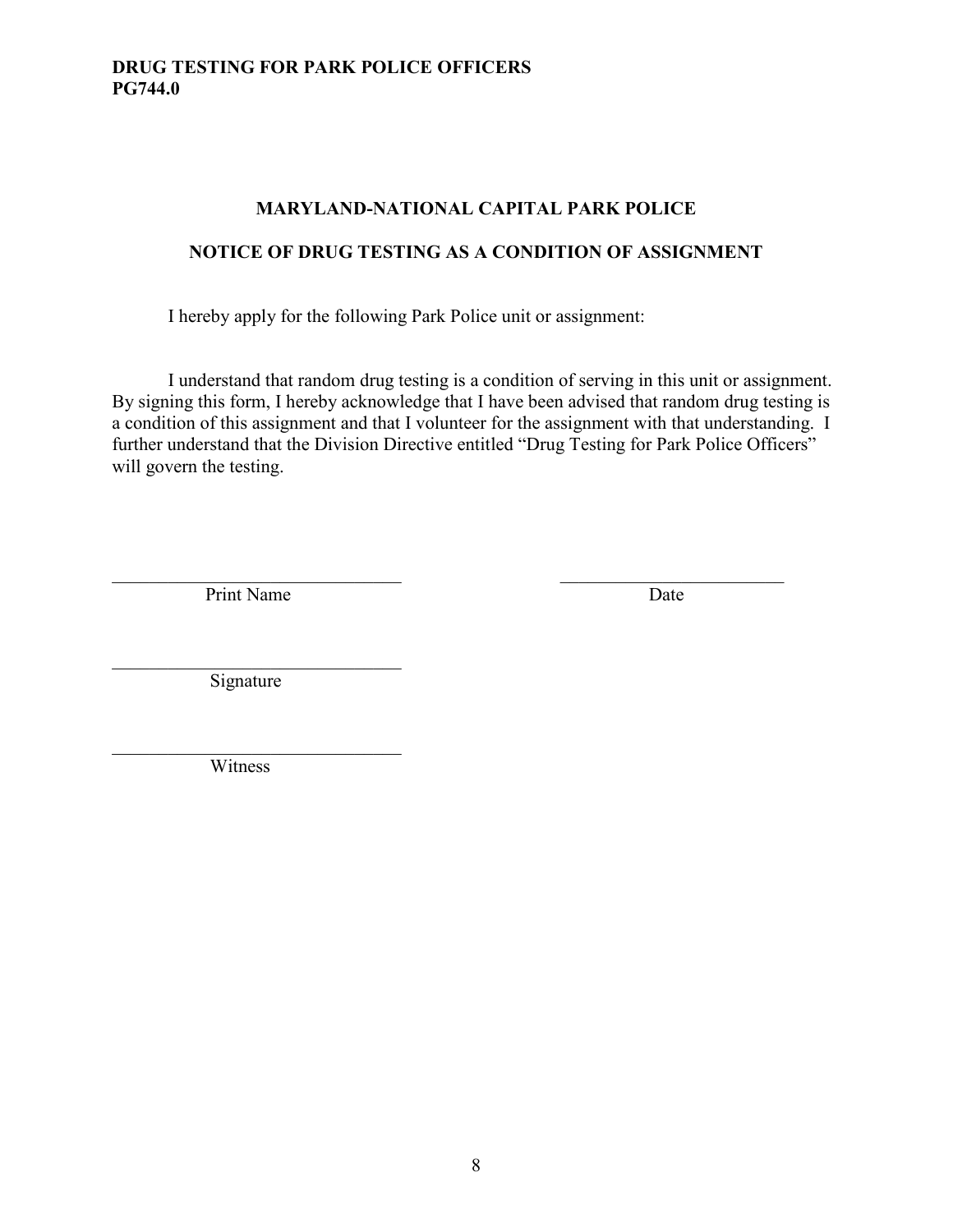Attachment "A"

### **THE MARYLAND-NATIONAL CAPITAL PARK POLICE DRUG SCREENING NOTICE FORM AND QUESTIONAIRE**

I understand that as a condition of continued employment, I am required to submit to a drug testing program set forth in Division Directive entitled "Drug Testing for Park Police Officers."

I further understand that the results of this drug test will be provided to the Department of Human Resources and Management-Safety Office, my Division Chief, and my respective Chief of Police, and I hereby authorize this release of the test results.

## **IMPORTANT**

If you have taken ANY medications and/or drugs within the past fifteen (15) days, indicate below by checking the appropriate space(s).

Over-the-counter medications (e.g., cough medicines, cold tablets, sinus medicines, etc.) Identify those taken:

 $\_$ 

 $\_$ 

Prescription medication (any medication(s) authorized by a physician. Identify those taken:

If you have been exposed to passive inhalation of, or incidental contact with, ANY illegal drugs within the past 15 days identify and explain:

\_\_\_\_\_\_\_ Marijuana \_\_\_\_\_\_\_ Amphetamines \_\_\_\_\_\_\_ Consumed Poppy Seeds

PCP Dpiates Departure Cocaine

Other (Specify)

Explanation of above checked illegal drugs checked above (use additional paper needed)

 $\mathcal{L}_\text{G}$ I have read and understood the above form, and completed the questionnaire to the best of my knowledge and ability.

 $\mathcal{L}_\text{G}$  , and the contribution of the contribution of the contribution of the contribution of the contribution of the contribution of the contribution of the contribution of the contribution of the contribution of t

\_\_\_\_\_\_\_\_\_\_\_\_\_\_\_\_\_\_\_\_\_\_\_\_\_\_\_\_\_\_\_\_\_\_\_\_\_\_\_\_\_\_\_\_\_\_\_\_\_\_\_\_\_\_\_\_\_\_\_\_\_\_\_\_\_\_\_\_\_\_\_\_\_\_\_\_\_\_

Witness's Signature- Date/Time Officer's Signature- Date/Time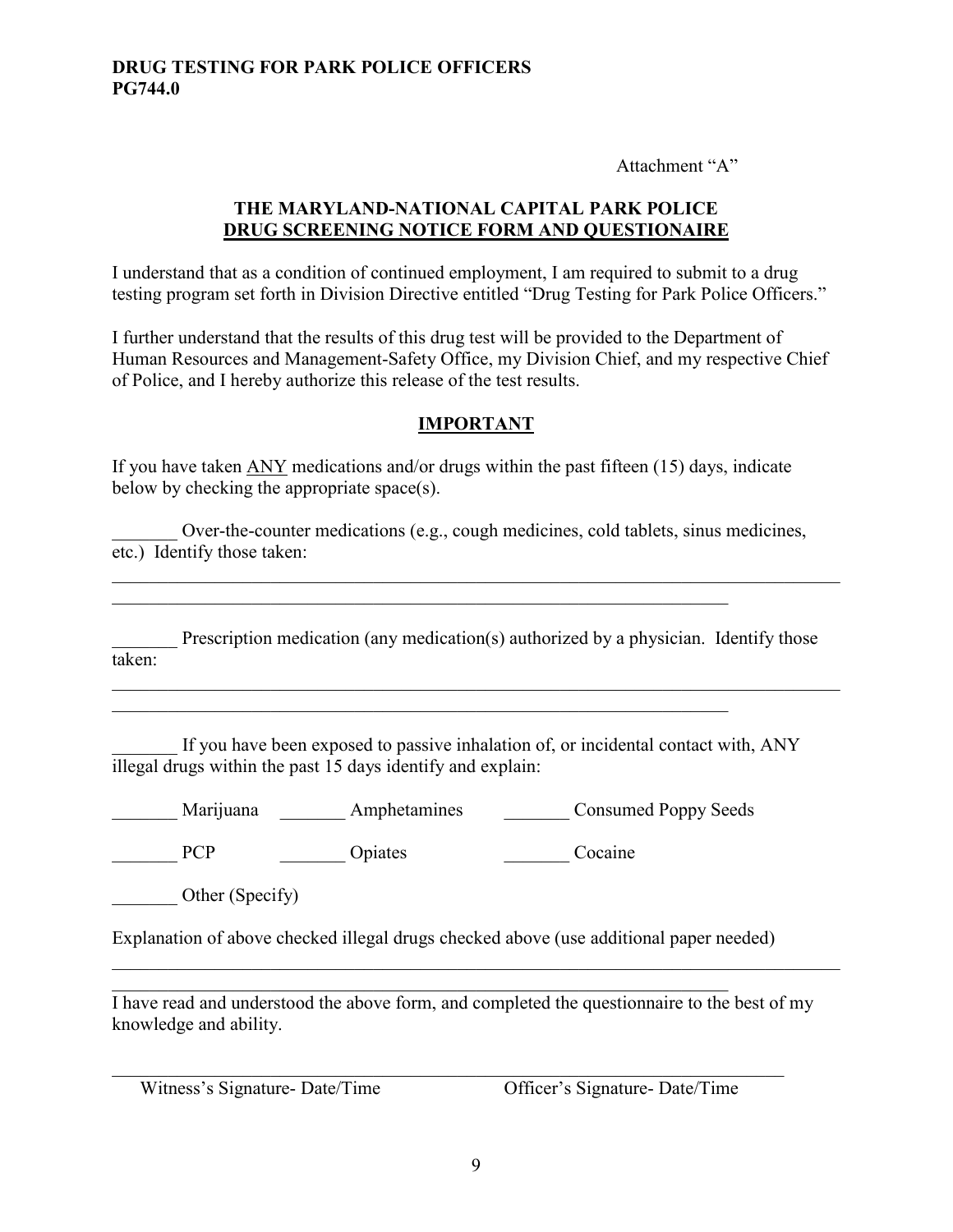## **DRUG SCREENING ATTENDANCE LOG BOOK**

|  | DATE OFFICER ID# ACCOMPANYING SUPERVISOR |
|--|------------------------------------------|
|  |                                          |
|  |                                          |
|  |                                          |
|  |                                          |
|  |                                          |
|  |                                          |
|  |                                          |
|  |                                          |
|  |                                          |
|  |                                          |
|  |                                          |
|  |                                          |
|  |                                          |
|  |                                          |
|  |                                          |
|  |                                          |
|  |                                          |
|  |                                          |
|  |                                          |
|  |                                          |
|  |                                          |
|  |                                          |
|  |                                          |
|  |                                          |
|  |                                          |
|  |                                          |
|  |                                          |
|  |                                          |
|  |                                          |
|  |                                          |